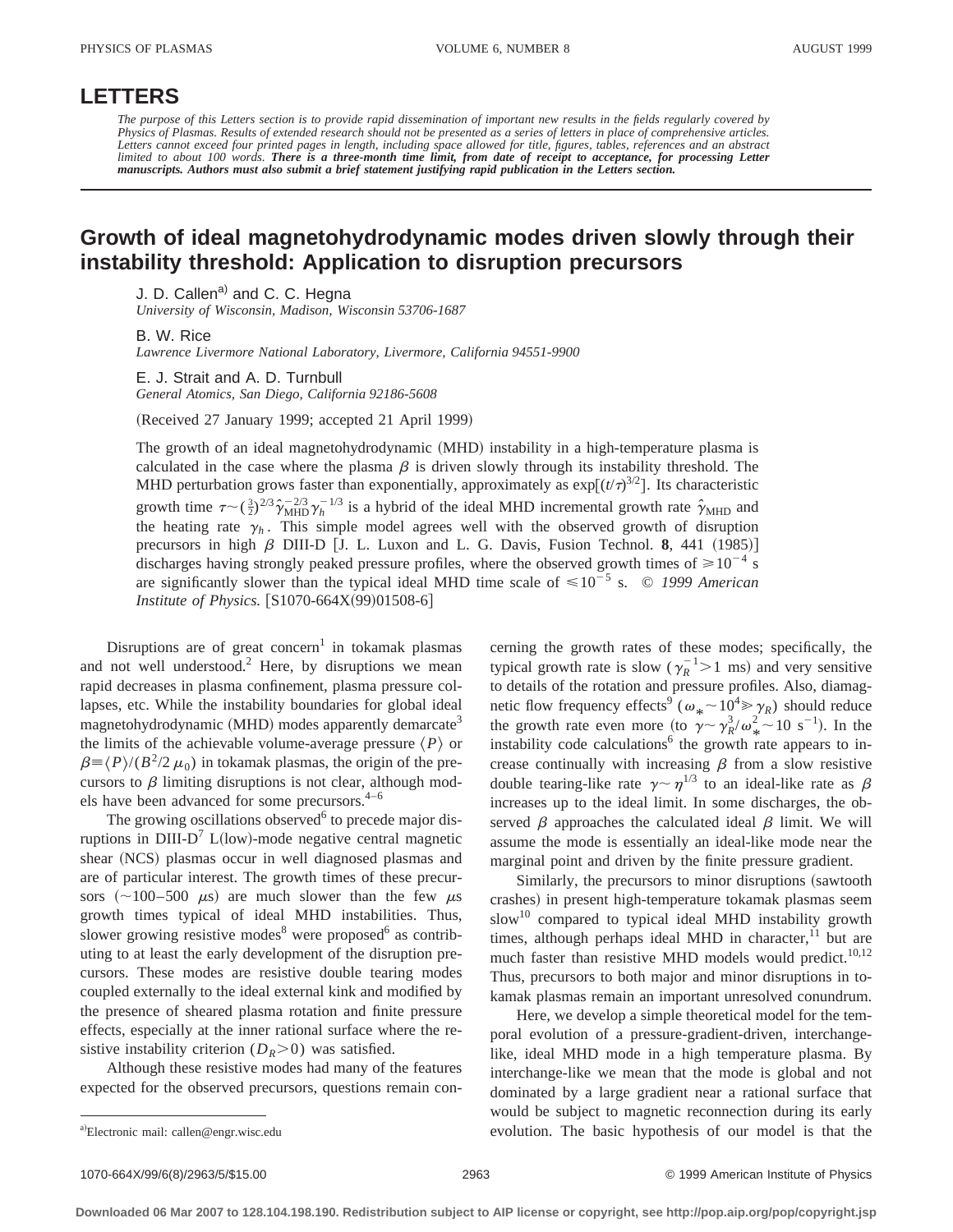plasma pressure or  $\beta$  is increased slowly (via, for example, energetic neutral beam heating and fueling, on the transport time scale) through a global ideal MHD instability threshold, and into instability. The key assumptions of the model are that:  $(1)$  The plasma is near the marginal stability state for a global ideal MHD instability; (2) the plasma  $\beta$  is increasing approximately linearly with time according to

$$
\beta = \beta_c (1 + \gamma_h t),\tag{1}
$$

such that the plasma is stable ( $\beta < \beta_c$ ) for  $t < 0$ , marginal at  $t=0$ , and unstable for  $t>0$ ; and (3) the disruption precursors are linear phenomena, up to the instant of the disruption when a large-scale redistribution of thermal energy occurs.

The growth rate of a linear ideal MHD instability is obtained from the energy principle $13$  global mode dispersion relation  $\omega^2 = \delta W/\delta K$  in which  $\delta W$  is the change in potential energy of the plasma produced by a fluid perturbation  $\tilde{\xi}(\mathbf{x},t)$ , and  $\delta K$  is the concomitant change in plasma kinetic energy, both integrated over the entire volume of the plasma. The potential energy change  $\delta W$  is composed of a destabilizing (negative) term that is linearly proportional to the plasma pressure or  $\beta$ , plus various stabilizing terms that represent the excitation of Alfven and sound waves in the plasma. (For this simple model, the magnetic field is assumed to evolve slowly compared to  $\beta$  and hence to be fixed.) Thus, we propose that near the ideal MHD instability threshold the mode dispersion relation can be written as

$$
\omega^2 = -\hat{\gamma}_{\text{MHD}}^2(\beta/\beta_c - 1),\tag{2}
$$

in which  $\hat{\gamma}_{\text{MHD}}^2$  is assumed to be nearly constant and represents the incremental change (hence the hat over  $\gamma_{\text{MHD}}$ ) in the square of the ideal MHD instability growth rate as  $\beta$  is increased above the marginal stability value  $\beta_c$ . Calculations that support this model will be shown below. Assuming the linear increase of  $\beta$  with time indicated in Eq. (1), the temporal evolution of the growth rate is given by

$$
\gamma(t) = \hat{\gamma}_{\text{MHD}} \sqrt{\gamma_h t}, \quad t \ge 0. \tag{3}
$$

The growth of a linear fluid perturbation  $\tilde{\xi}$  is governed by the equation

$$
d\tilde{\xi}/dt = \gamma(t)\tilde{\xi} \quad . \tag{4}
$$

Assuming an initial perturbation  $\xi_0$  at  $t=0$ , the solution of this equation for the  $\gamma(t)$  given in Eq. (3) is

$$
\tilde{\xi} = \xi_0 \exp\left[\int_0^t dt \ \gamma(t)\right] = \xi_0 \exp[(t/\tau)^{3/2}],\tag{5}
$$

in which

$$
\tau \equiv (3/2)^{2/3} \hat{\gamma}_{\text{MHD}}^{-2/3} \gamma_h^{-1/3} \tag{6}
$$

This model is a simplified version of that in Ref. 4 in which the ideal MHD instability eigenmode equation  $\widetilde{\xi}$ *¨*  $-(\hat{\gamma}_{\text{MHD}}^2 \gamma_h) t\tilde{\xi} = 0$  was solved in terms of Airy functions<sup>4</sup> which asymptotically (for  $t \ge \tau$ ) scale as  $\exp[(t/\tau)^{3/2}]/(t/\tau)^{1/4}$ . The extra  $(t/\tau)^{1/4}$  factor is negligible in the fitting to experimental data, and the simplified model used here is more readily adaptable for exploring possible resistivity and nonlinear evolution effects.

Our model for disruption precursors differs from the

usual presumptions for exponential ideal MHD instability growth of the form  $\exp[\gamma t]$  in two important respects: (1) The temporal evolution is not a simple exponential in time, but rather of the form  $exp[(t/\tau)^{3/2}]$ ; and (2) the characteristic time  $\tau$  for exponentiation is a geometric mean<sup>4</sup> of the ideal MHD instability growth time ( $\hat{\gamma}_{\text{MHD}}^{-1}$   $\sim$  few  $\mu$ s) and the drive or heating time ( $\gamma_h^{-1}$ =100 s of ms), and hence typically of order a few hundred  $\mu$ s—much longer than  $\hat{\gamma}_{\text{MHD}}^{-1}$ . The characteristic growth time  $\tau$  is much longer than the incremental ideal MHD growth time  $\hat{\gamma}_{\text{MHD}}^{-1}$  because in the time  $\tau$  the plasma only slightly exceeds the threshold condition and the mode growth rate is only a small fraction of  $\hat{\gamma}_{\text{MHD}}$ . Taking, for example,  $\hat{\gamma}_{\text{MHD}}/\gamma_h \sim 10^5$ , which is typical (see below) of DIII-D NCS plasmas,<sup>6</sup> within the time  $\tau$  the plasma exceeds the threshold by only  $\Delta \beta / \beta_c = \gamma_h \tau \sim (\gamma_h / \hat{\gamma}_{\text{MHD}})^{2/3} \sim 4$  $\times 10^{-4}$  and  $\gamma(\tau) \sim \hat{\gamma}_{\text{MHD}} (\gamma_h / \hat{\gamma}_{\text{MHD}})^{1/3} \sim 2 \times 10^{-2} \hat{\gamma}_{\text{MHD}}$  $\ll \hat{\gamma}_{\mathrm{MHD}}$  .

Before comparing this driven ideal MHD global instability model for disruption precursors with experimental data, we note that this model can be generalized by considering the types of precursor growth that would be obtained from other instabilities driven slowly (at rate  $\gamma_h$ ) through their threshold conditions. The growth rates of resistiveinterchange modes<sup>8</sup> and drift-wave instabilities scale as  $(d\beta/dr)^{2/3}$  and  $d\beta/dr$ , respectively. Thus, we propose a generic model for Eq. (3) of the form  $\gamma(t) = \gamma_0(\gamma_h t)^{\alpha}$  with  $\alpha$  $=\frac{1}{2}$  (ideal MHD),  $\frac{2}{3}$  (resistive-interchange), or 1 (drift-wave instabilities). Then, we obtain

$$
\tilde{\xi} = \xi_0 \exp[(t/\tau)^{1+\alpha}] \quad \text{with} \quad \tau \sim (\gamma_0 \gamma_h^{\alpha})^{1/(1+\alpha)}, \tag{7}
$$

which indicates faster than exponential growth for all types of instabilities driven through their instability thresholds. Note that while the power of *t* in the exponential depends on the model chosen  $(1 + \alpha = \frac{3}{2}, \frac{5}{3}, \text{ or } 2)$ , the characteristic time  $\tau$  is always a geometric mean of the fast instability growth and slow drive times, and is always significantly longer than  $\gamma_0^{-1}$ . Also, the type of instability whose threshold is being exceeded could in principle be determined from the observed temporal growth of the perturbation  $\tilde{\xi}$  in the plasma.

A minor complication is introduced in the model given by Eqs.  $(1)$ – $(6)$  if we consider the effects of plasma resistivity and resistive modes<sup>8</sup> in the vicinity of the instability threshold conditions for an ideal MHD global mode. Two modes are of concern here, the double tearing and resistive interchange modes. As we noted earlier, for  $\beta$  below the ideal MHD instability threshold ( $\beta < \beta_c$ ,  $t < 0$ ), the double tearing mode has essentially a resistive double tearing character near the resistive mode threshold, but becomes ideallike as  $\beta$  is increased up to the ideal limit. The resistiveinterchange instabilities, on the other hand, are not global modes. Rather, they are resistive layer $6.8$  modes concentrated near a low order rational surface, and, as indicated above, should have their growth rate diminished by diamagnetic flow frequency effects<sup>9</sup> for high temperature plasmas such as the DIII-D NCS plasmas.<sup>6</sup> At precisely the ideal MHD threshold condition ( $\beta = \beta_c$ ,  $t=0$ ), Coppi<sup>14</sup> has shown that the growth rate of a resistive mode using the ideal MHD

**Downloaded 06 Mar 2007 to 128.104.198.190. Redistribution subject to AIP license or copyright, see http://pop.aip.org/pop/copyright.jsp**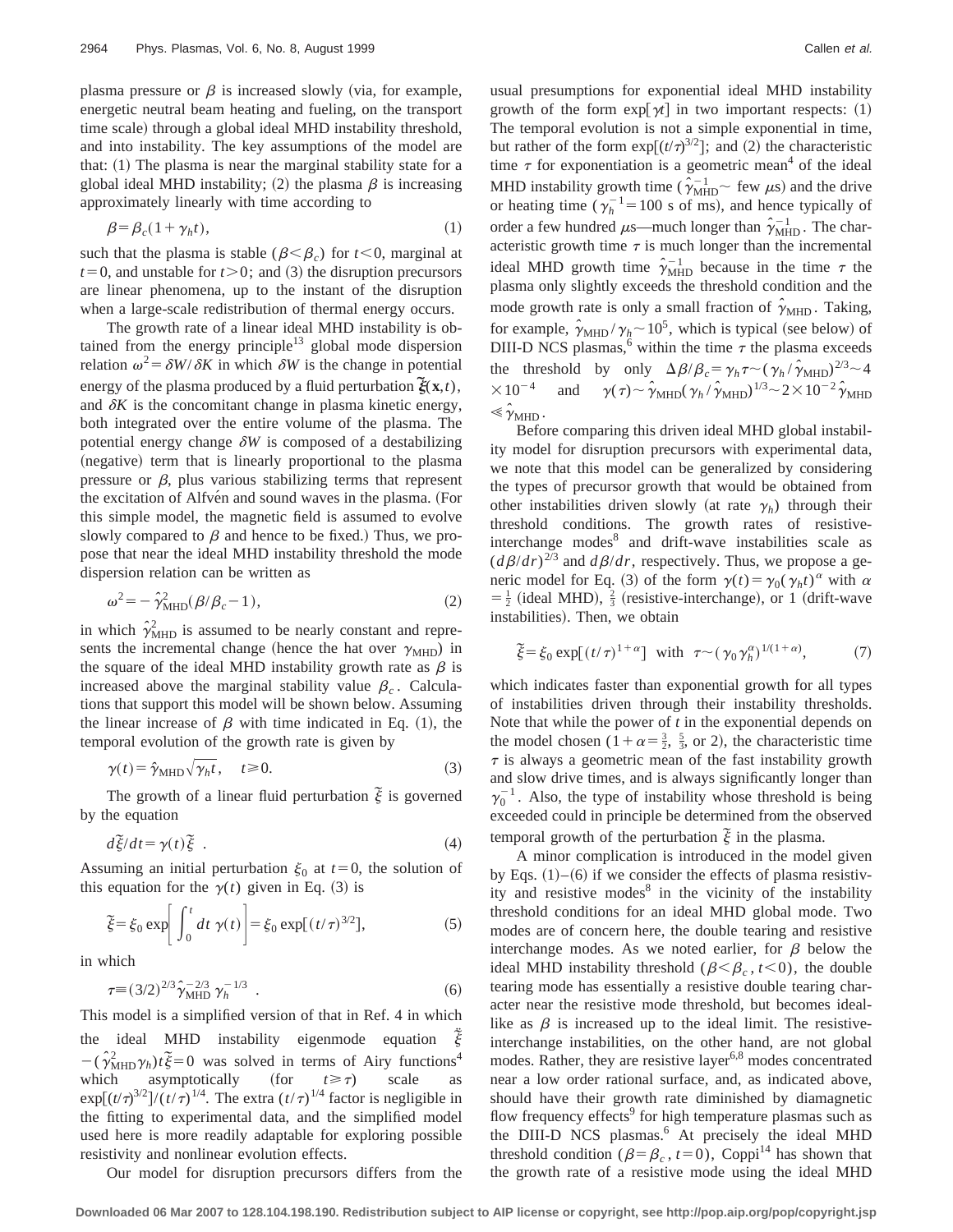global marginal stability eigenmode is a factor of  $S^{1/3}$ smaller than  $\hat{\gamma}_{\text{MHD}}$ ; hence, the resistive growth rate at marginal ideal MHD instability is smaller than  $\gamma(\tau)$  as long as  $S \gg \hat{\gamma}_{\text{MHD}} / \gamma_h$ . Here,  $S = \tau_R / \tau_A = [a^2 / (\eta / \mu_0)] / [R_0 / c_A]$  is the Lundquist or magnetic Reynolds number—the ratio of the resistive diffusion time ( $\tau_R$ ) to the Alfve<sup>n</sup> time ( $\tau_A$ ). Thus, while the "initial condition" perturbation  $\xi_0$  might be growing on a slower resistive mode time scale,  $\tilde{\xi}$  should grow temporally as indicated in Eq. (5) for all times  $t \geq \tau$  as long as  $S \gg \hat{\gamma}_{\text{MHD}} / \gamma_h$ , which is well satisfied for strongly beam heated DIII-D plasmas<sup>6</sup> where  $\hat{\gamma}_{\text{MHD}}/\gamma_h \sim 10^5$  and *S*  $\sim$ 3×10<sup>7</sup>. In view of these points, in fitting experimental data from disruption precursors to Eq.  $(5)$  we should neglect the early growth ( $t \leq \tau$ ) where a transition from resistive to ideal MHD instability occurs and Eq.  $(2)$  might not be a good model [in Eq. (7)  $\alpha$  effectively varies with  $\beta$  there], and instead concentrate on the temporal evolution within the last few characteristic times before the disruption where robust, global ideal MHD mode growth occurs and, hence, our model becomes most applicable.

The possible nonlinear evolution of driven ideal MHD instabilities is also of interest. Internal, kink-like ideal MHD modes induced by current-gradient free energy tend to be highly localized near low order rational surfaces, particularly near marginal stability. As they grow, they quickly form current sheets and nonlinearly saturate at small amplitudes;<sup>15</sup> then, they are converted into tearing modes that grow slowly in time  $({\sim} \gamma_R)$ . However, pressure-gradient-driven, interchange-like ideal MHD modes (particularly those beyond marginal stability conditions) can grow linearly to much larger amplitudes (until the flux surface distortions they induce would break the nested flux surface topology:  $d\tilde{\xi}_r/dr = -1^{16}$ ) before inducing current sheets that nonlinearly modify their growth. Thus, the driven interchange-like ideal MHD instabilities of interest here can be expected to grow linearly according to Eq.  $(5)$  from an initial perturbation level (perhaps  $~\sim \rho_i \sim$  a few millimeters for applicability of MHD) to a macroscopic scale size (perhaps  $\sim$  10% of the plasma radius). Thereafter, current sheets and topology effects would develop and lead to dramatic macroscopic plasma redistributions that we associate with the observed ''fast crashes'' of the plasma pressure—i.e., plasma disruptions.

We now compare the model developed in Eqs.  $(1)$ – $(6)$ with experimental data from disruption precursors in DIII-D NCS plasmas.<sup>6</sup> In these tokamak plasmas a combination of time-dependent programming of the poloidal magnetic field system and energetic neutral beam heating induces an internal transport barrier to develop.<sup>17</sup> The barrier provides very good (ion neoclassical level) central plasma confinement.<sup>18</sup> Continued neutral beam heating induces a central peaking of the plasma pressure profile and causes the plasma  $\beta$  to increase approximately linearly in time. This is shown in Fig. 1 for discharge 87009. For this case,  $\gamma_h^{-1}$  ~ 650 ms at *t* = 1.6 s.

The increase in plasma pressure and  $\beta$  is terminated by a major disruption at  $t \approx 1.683$  s which is preceded by the growth of an  $n=1$  precursor oscillation in the plasma.<sup>6</sup> The temporal development of the disruption precursor for dis-



FIG. 1. Time evolution of DIII-D discharge 87009 (Ref. 6) showing (a) plasma current  $I_p$  and neutral beam power  $P_{NB}$ , and (b) normalized beta  $\beta_N = \beta(aB/I)$  and D-D fusion neutron rate  $\Gamma_n$ .

charge 87009, as measured by an external Mirnov loop and a central ( $\rho \sim 0.3$ ) soft x-ray (SXR) chord, is shown in Fig.  $2(a)$ . A semilog plot of the amplitudes of these two signals is shown in Fig.  $2(b)$ , along with fitted curves based on simple exponential growth, and the faster than exponential form given by Eq.  $(5)$ . The specific (nonlinear) fit function used for the envelope of the disruption precursor,  $\tilde{A} = A_0 \exp{\left[(t_0 + t_1)^2 + \cdots + t_n\right]}$  $-t_0$ / $\tau$ ]<sup>1+ $\alpha$ </sup>}, is based on Eq. (5) and has four parameters: Initial amplitude  $A_0$  and time  $t_0$ , temporal growth power  $\alpha$ , and characteristic time  $\tau$ . The fitting procedure used in Fig. 2 fixes  $1+\alpha$  at 3/2 and determines  $A_0$ ,  $t_0$ , and  $\tau$  for the best fit to the data. More general fits varying all four parameters give similar chi-squared values, and hence are no more definitive in determining  $\tau$  and  $\alpha$ . The solid curve shown in Fig.  $2(b)$  is obtained from a fit to data from an array of six Mirnov loops around the midplane of the torus, but also provides a good fit to the individual Mirnov loop and SXR measurements shown in Fig. 2. The data are fitted over the



FIG. 2. Time development and growth of  $n=1$  disruption precursor in DIII-D discharge 87009 observed via external (Mirnov coil) magnetic field perturbation  $d\tilde{B}_{\theta}/dt$  and core ( $\rho \sim 0.3$ ) SXR chord. The oscillating component of the SXR signal is scaled to match the Mirnov coil amplitude.  $(a)$ Raw data from Mirnov coil (solid curve) and SXR signals (broken curve). (b) Instantaneous amplitude of Mirnov coil (solid circles) and SXR (open circles) signals, with a curve fitted to the model of Eq.  $(5)$  (solid curve) and a representative exponential growth curve (broken curve).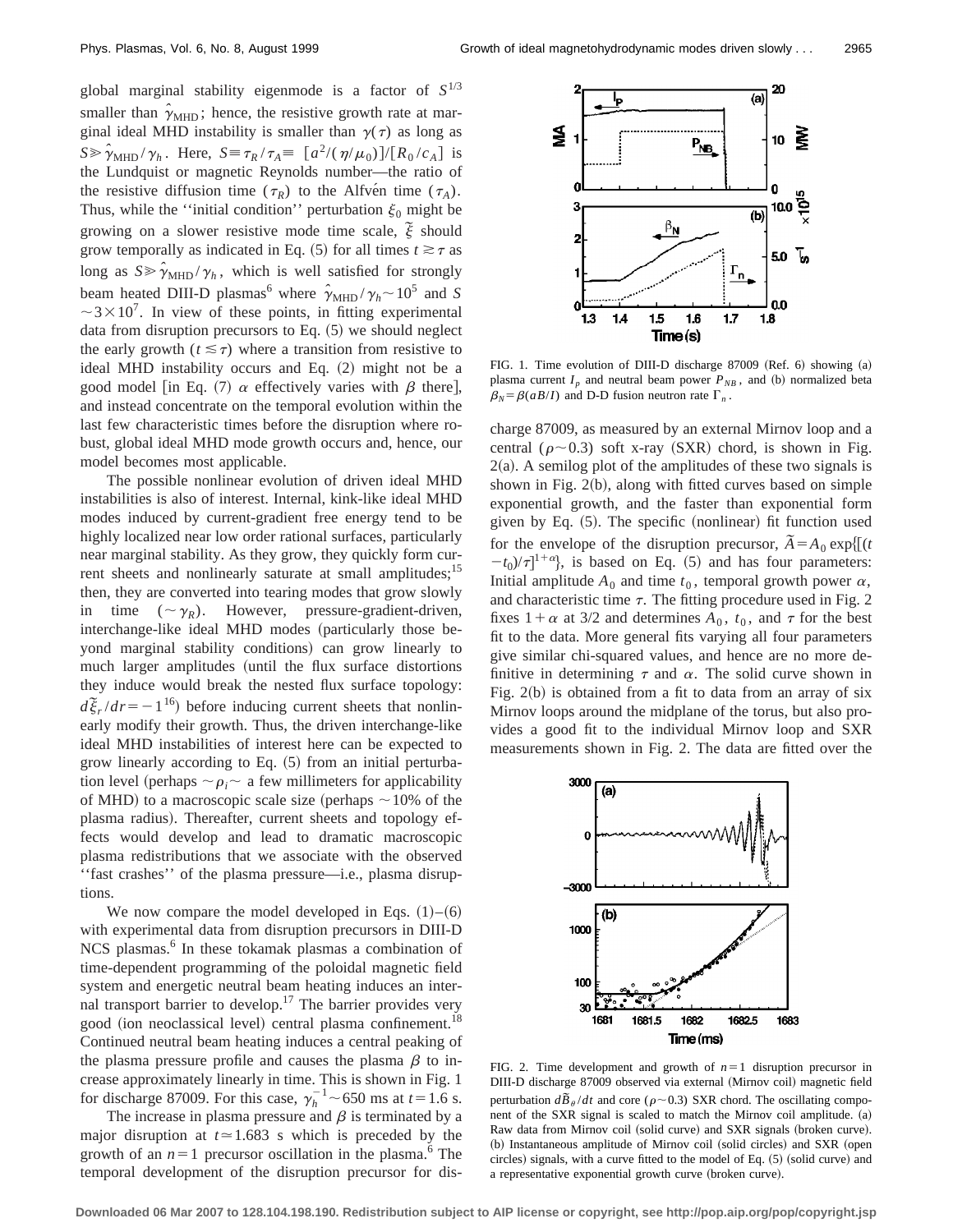time interval  $1681.69 - 1682.69$  ms; the initial time  $t_0$  $=1681.59$  obtained from the fit is consistent with this choice of time interval. The fit ignores the early phase, before clear growth occurs, where the oscillations are either due to noise or to an early resistive transition phase not represented by the model, as discussed above. Also, the model is inherently linear and cannot describe the final nonlinear phase of the disruption. In the intermediate range where the model should apply the fit is extremely good. In particular, the driven ideal MHD instability model developed above fits the data significantly better than the simple exponential also shown in Fig. 2(b). For this case, we infer a characteristic time  $\tau$ =490  $\mu$ s.

Note the strong similarity in the phases and temporal development of the external (Mirnov loop) and internal (central SXR chord) measurements of the disruption precursors (Fig. 2). These central and edge measurements maintain the same ratio as their amplitudes increase by more than an order of magnitude, indicating that the mode structure remains constant throughout the growth. This observation coupled with the fact that the signals from all the other SXR chords through the plasma exhibit similar in-phase signals shows that these disruption precursors are robust global modes. In particular, they are not localized to small regions of the plasma as resistive-layer modes would be.

Having obtained experimental values for  $\gamma_h$  ( $\sim$ 1.5 s<sup>-1</sup>) and  $\tau$  (~490  $\mu$ s), we now use Eq. (6) to determine an experimental value for the incremental ideal MHD instability growth rate:  $\hat{\gamma}_{\text{MHD}}$  ~  $1.1 \times 10^5$  s<sup>-1</sup>. Previously published<sup>6</sup> GATO code<sup>19</sup> calculations for this discharge indicate that the plasma should be stable to global ideal MHD modes, with  $\beta^{\exp}$ ~0.8  $\beta_c$  at the disruption. It was conjectured<sup>6</sup> that for  $0.8\beta_c < \beta < \beta_c$ , the resistive double tearing mode noted earlier very quickly takes on essentially ideal character with 1 +  $\alpha$  in Eq. (7)  $\sim \frac{3}{2}$  as a result of the finite rotation shear, relatively high  $\beta$ , and vacuum boundary conditions, after passing  $\beta$ =0.8  $\beta_c$ . More recent calculations have shown, however, that a stronger local pressure gradient in the low shear region can reduce  $\beta_c$  to near the experimental value and still yield a reasonable fit to the discharge equilibrium data. Because of uncertainties in the measured central density and in the calculated central fast ion pressure, such a steepening of the central pressure profile—approximately a 15% increase at  $\rho=0.3$ —cannot be ruled out. In Fig. 3 we plot the GATO results for  $\gamma^2$  versus  $\beta_N / \beta_N^{\text{exp}}$  for both the original equilibrium reconstruction and the steepened pressure profile. From the slope of the ideal MHD stability boundary for  $\beta/\beta_c \ge 1$  we infer  $\hat{\gamma}_{\text{MHD}} \sim 2-3 \times 10^5 \text{ s}^{-1}$ , which agrees reasonably well with the value determined from Eq.  $(6)$  using experimentally determined parameters.

The combination of the good fit  $(Fig. 2)$  of the temporal evolution of the disruption precursor by Eq.  $(5)$ , the distributed, global nature of the precursor, and the closeness of the experimental and theoretical values for  $\hat{\gamma}_{\text{MHD}}$  show that our driven ideal MHD global instability model provides a good description of the  $n=1$  precursors to major disruptions in DIII-D L-mode NCS plasmas.<sup>6</sup> While current-driven external  $kink<sup>4</sup>$  or locally initiated pressure-gradient-driven<sup>5</sup> ideal MHD modes have been observed before, we have identified



FIG. 3. Growth rate of a global ideal MHD instability in discharge 87 009 as a function of the normalized  $\beta$  calculated using the GATO code (Ref. 18) for the standard reconstruction (pluses) and the reconstruction with a steepened pressure profile (diamonds). The  $\beta_N^{\text{exp}}$  is 2.03 and 2.18 in these cases, respectively. The slope of the line near  $\gamma^2=0$  determines the MHD instability growth parameter. This gives  $\hat{\gamma}_{\text{MHD}}$   $\sim$  2  $\times$  10<sup>5</sup> s<sup>-1</sup> for the standard reconstruction and  $\hat{\gamma}_{\text{MHD}}$  ~ 3 × 10<sup>5</sup> s<sup>-1</sup> for the equilibrium with a steepened pressure profile.

for the first time a plasma pressure-driven global ideal MHD instability and described its early (essentially linear) growth by the model embodied in Eqs.  $(1)$ – $(6)$ .

The authors gratefully acknowledge: J. M. Greene and M. S. Chu, R. L. Miller, and T. S. Taylor for useful discussions. This is a report of research sponsored by the U.S. Department of Energy under Contracts DE-AC03- 89ER51114 and W-7405-ENG-48, and Grant No. DE-FG02- 92ER54139.

- <sup>1</sup>See, for example: J. A. Wesson, R. D. Gill, M. Hugon *et al.*, Nucl. Fusion **29**, 641 (1989).
- <sup>2</sup> J. D. Callen, B. A. Carreras, and R. D. Stambaugh, Phys. Today  $45(1)$ , 34  $(1992).$
- ${}^{3}E$ . J. Strait, Phys. Plasmas 1, 1415 (1994).
- 4G. L. Jahns, M. S. Chance, S. M. Kaye, J. Manickam, H. Takahashi, B. LeBlanc, A. W. Morris, M. Reusch, and S. Sesnic, Nucl. Fusion **28**, 881 (1988); see also Eq. (26) in R. J. Hastie, T. C. Hender, B. A. Carreras, L. A. Charlton, and J. A. Holmes, Phys. Fluids **30**, 1756 (1987).
- <sup>5</sup>W. Park, E. D. Fredrickson, A. Janos, J. Manickam, and W. M. Tang, Phys. Rev. Lett. **75**, 1763 (1995); E. D. Fredrickson, K. M. McGuire, Z. Y. Chang et al., Phys. Plasmas 3, 2620 (1996); S. Mirnov, I. Semenov, E. Fredrickson et al., *ibid.* 5, 3950 (1998).
- 6M. S. Chu, J. M. Greene, L. L. Lao, R. L. Miller, A. Bondeson, O. Sauter, B. W. Rice, E. J. Strait, T. S. Taylor, and A. D. Turnbull, Phys. Rev. Lett. **77**, 2710 (1996); A. D. Turnbull, M. S. Chu, T. S. Taylor *et al.*, in *Fusion Energy 1996* (International Atomic Energy Agency, Vienna, 1997), Vol. 2, p. 509.
- $7$ J. L. Luxon and L. G. Davis, Fusion Technol. 8, 441 (1985).
- ${}^{8}$ H. P. Furth, J. Killeen, and M. N. Rosenbluth, Phys. Fluids 6, 459 (1963); A. H. Glasser, J. M. Greene, and J. L. Johnson, *ibid.* **18**, 875 (1975); **19**, 575 (1976).
- <sup>9</sup>P. H. Diamond, P. L. Similon, T. C. Hender, and B. A. Carreras, Phys. Fluids 28, 1116 (1985).
- 10J. A. Wesson, A. W. Edwards, and R. S. Granetz, Nucl. Fusion **31**, 111  $(1991).$
- <sup>11</sup>J. A. Wesson, B. Alper, A. W. Edwards, and R. D. Gill, Phys. Rev. Lett. 79, 5018 (1997).
- 12G. L. Jahns, M. Soler, B. V. Waddell, J. D. Callen, and H. R. Hicks, Nucl. Fusion 18, 609 (1978).
- <sup>13</sup>I. B. Bernstein, E. A. Frieman, M. D. Kruskal, and R. M. Kulsrud, Proc. Roy. Soc. A223, 17 (1958); J. P. Freidberg, *Ideal Magnetohydrodynamics* (Plenum, New York, 1989).
- 14B. Coppi, in *Propagation and Instabilities in Plasmas*, edited by W. I. Futterman (Stanford University Press, Stanford, 1963), p. 70.